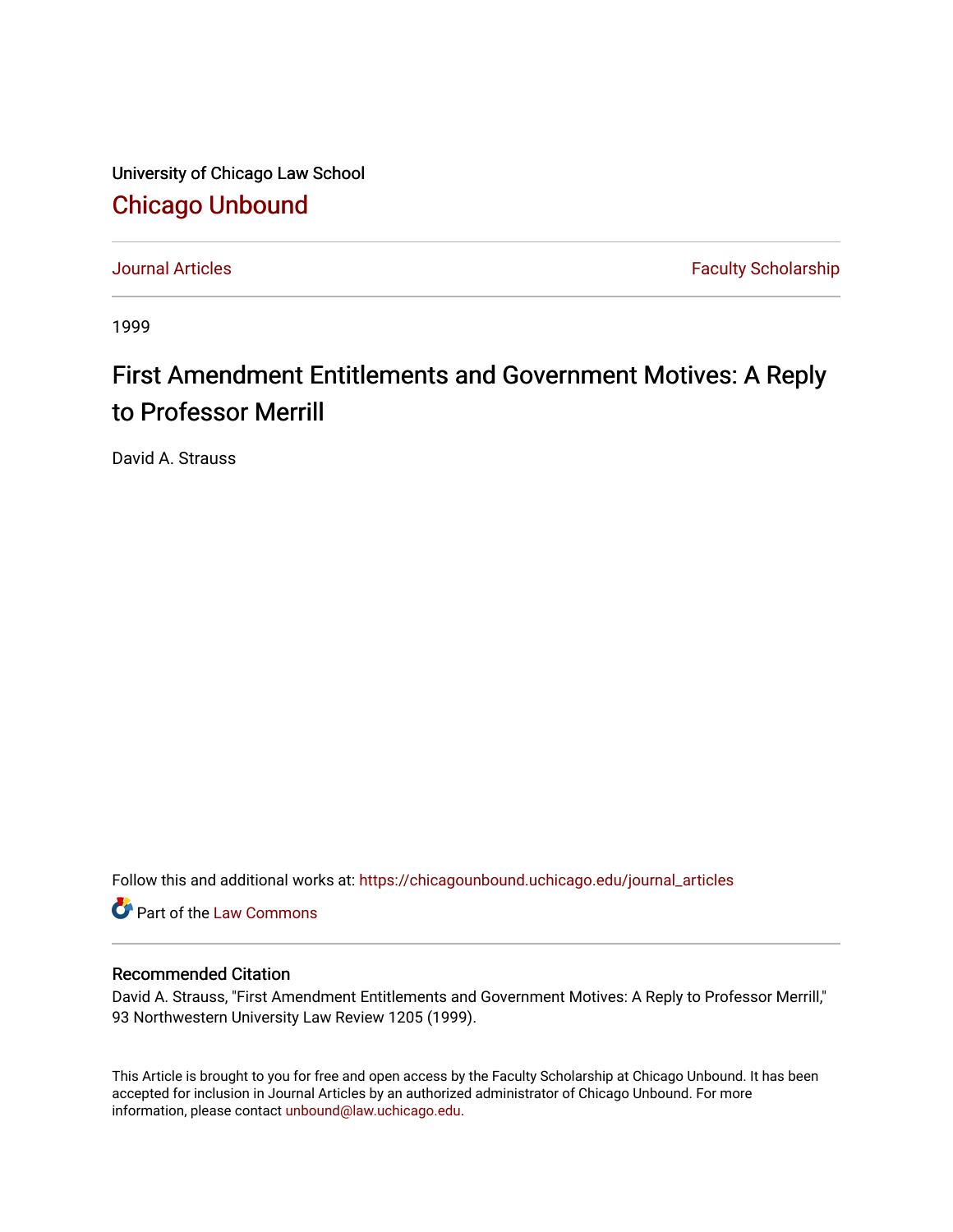# FIRST **AMENDMENT ENTITLEMENTS AND GOVERNMENT** MOTIVES: **A** REPLY TO PROFESSOR MERRILL

#### *David A. Strauss\**

Professor Merrill makes a powerful argument for allowing tobacco advertising to be restricted or prohibited.! He convincingly demonstrates that, on the most plausible assumptions, tobacco advertising inflicts substantial costs and does not confer benefits of a sufficient magnitude to offset those costs. To a large extent, this argument stands on its own and does not depend on the interesting framework that Merrill develops in the rest of his article and that I will discuss here. A severe disparity between costs and benefits has to give anyone pause; one need not be committed to an explicit cost-benefit approach in order to agree that we should hesitate to recognize a constitutional right to do something that inflicts such large net burdens on society.

Many people believe, for example, that an approach focusing on monetizable costs and benefits does not fully capture the ways in which freedom of expression protects the autonomy of speakers or of potential consumers of speech.2 To be sure, such autonomy-based approaches might not be very useful when applied to tobacco advertising. It seems unlikely that advertisers have a significant autonomy interest in speaking; and as Professor Merrill suggests, the autonomy interests of teenagers—the primary targets of tobacco advertising-might well be best protected by restricting advertising. But even assuming that important autonomy interests are significantly affected by a restriction on tobacco advertising, why shouldn't those interests be overridden if the net harm inflicted by tobacco advertising is as great as Merrill suggests? $3$ 

<sup>\*</sup> Harry N. Wyatt Professor of Law, The University of Chicago. This is an expanded and muchrevised version of my oral comments on Thomas Merrill's paper. I am grateful to Professor Merrill and to the other participants and audience members at *Free Speech and Economic Power: A Symposium* for their comments. The Lee and Brena Freeman Faculty Fund and the Sonnenschein Fund at the University of Chicago Law School provided financial support for this project.

**I** Thomas W. Merrill, *The Constitution and the Cathedral: Prohibiting, Purchasing, and Possibly Condemning Tobacco Advertising,* 93 Nw. U. L. REV. 1143 (1999).

**<sup>2</sup>** On speaker autonomy, see C. **EDWIN** BAKER, **HUMAN LIBERTY AND** FREEDOM **OF SPEECH (1989);** Martin Redish, *The Value of Free Speech,* 130 U. PA. L. REV. 591 (1982); David Richards, *Free Speech and Obscenity Law: Toward a Moral Theory of the First Amendment,* 123 U. PA. L. REV. 45 (1974). On listener autonomy, see Thomas Scanlon, *A Theory ofFreedom of Expression, I* **PHIL. &** PUB. **AFF.** 204 **(1972);** David **A.** Strauss, *Persuasion, Autonomy, and Freedom of Expression,* **91** COLUM. L. REV. 334 (1991).

*<sup>3</sup> See* Strauss, *supra* note 2, at **360-61.**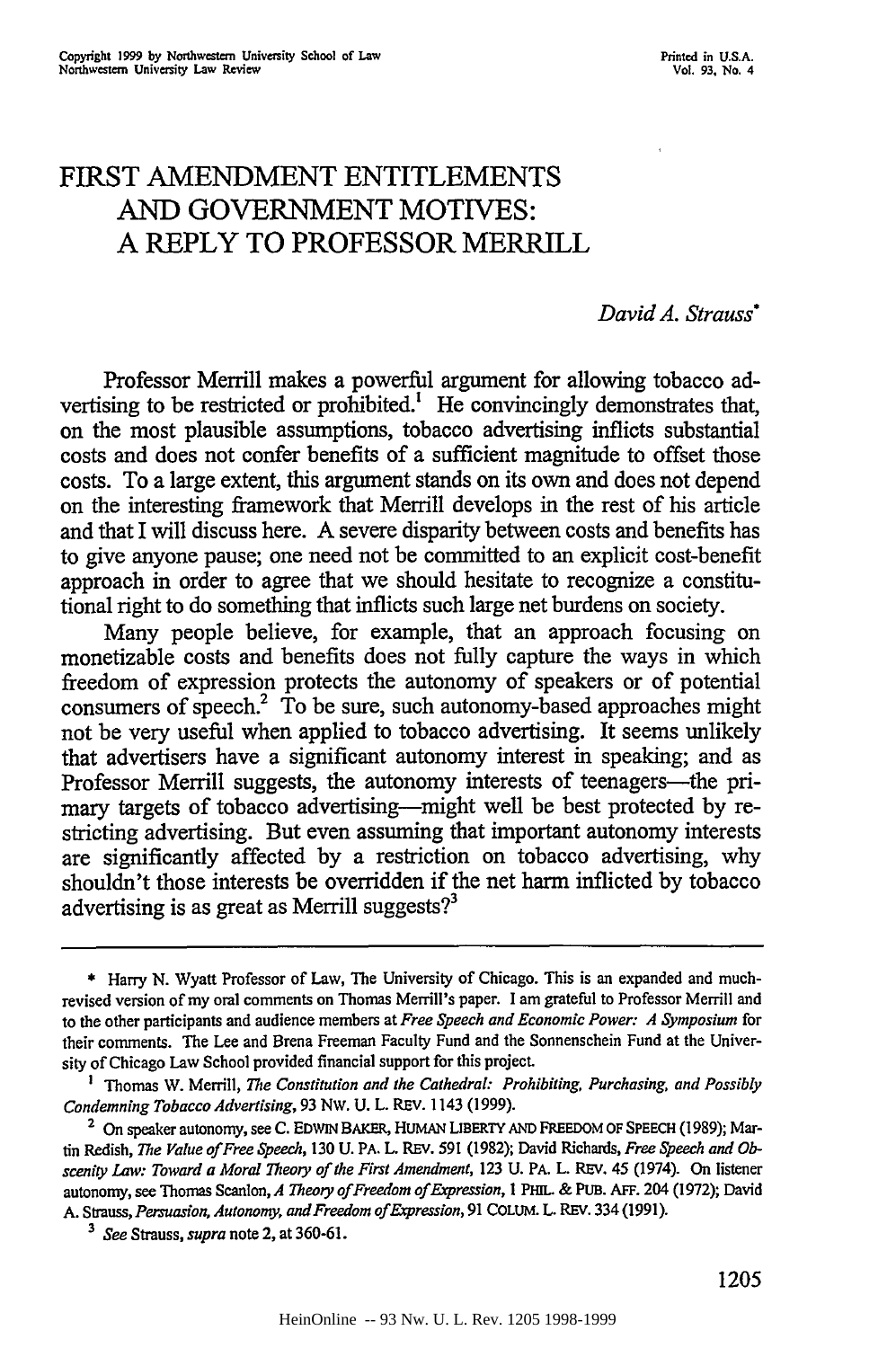At the same time, the kind of cost-benefit analysis that Professor Merrill uses does have a number of important virtues. Following others who have used a similar approach, Merrill suggests a plausible way of differentiating commercial speech from other kinds of speech. This distinction is notoriously hard to make in abstract terms, although few would deny that there is some "common sense" basis for it.<sup>4</sup> Merrill's suggestion is that commercial speech is different because—unlike, for example, speech on political matters, or artistic expression-commercial speech is unlikely to have significant external benefits.<sup>5</sup> This is not a flawless way of drawing the line between commercial and noncommercial expression, but it seems to be at least as good a basis for a distinction as anyone has come up with so far.

Perhaps the most intriguing idea in Professor Merrill's essay, however, is his suggestion that the framework developed by Guido Calabresi and Douglas Melamed might be applied to constitutional rights<sup>6</sup>—and particularly his novel and very interesting proposal that the right to engage in commercial advertising might, in certain cases, properly be condemned by the government and taken in exchange for just compensation. This condemnation proposal emphasizes the point that commercial speech more closely resembles economic activity of the kind the government is traditionally allowed to regulate, rather than speech that is generally immune from regulation.<sup>7</sup>

The use of the Calabresi and Melamed approach to free speech, like Professor Merrill's specific argument about tobacco advertising, can be useful even if one is not inclined to adopt an explicit cost-benefit framework. The Calabresi and Melamed categories might be used by someone who thinks that freedom of expression primarily protects autonomy interests, or even by someone who believes that the primary purpose of free speech is to ensure the proper functioning of democratic government.<sup>8</sup>

For example, to the extent that speaker autonomy is thought to be the basis for freedom of expression, the idea that the right to speak should be protected by a property rule-freely alienable, but only at the option of the speaker—is likely to be appealing. If the speaker's autonomy is the core interest being protected, then the speaker's willingness to give up the right to speak should ordinarily be decisive. By contrast, if the listeners' auton-

*<sup>4</sup> See* Virginia State Bd. of Pharmacy v. Virginia Citizens Consumer Council, Inc., *425* U.S. 748, 771 n.24 (1976) (referring to "commonsense differences between" commercial and noncommercial speech).

*<sup>5</sup> See* Merrill, *supra* note 1, at 1182-84; *see also* Daniel A. Farber, *Free Speech Without Romance: Public Choice and the First Amendment,* 105 HARV. L. REV. 554 (1991); Richard A. Posner, *Free Speech in an Economic Perspective,* 20 SUFFOLK U. L. REV. 1 (1986).

**<sup>6</sup>** *See* Guido Calabresi & A. Douglas Melamed, *Property Rules, Liability Rules, and Inalienability: One View of the Cathedral,* 85 HARV. L. REV. 1089 (1972).

*<sup>7</sup> See* Thomas H. Jackson and John Calvin Jeffries, Jr., *Commercial Speech: Economic Due Process and the First Amendment,* **65** VA. L. REV. 1 (1979).

**<sup>8</sup>***See, eg.,* ALEXANDER MEIKLEJOHN, POLITICAL FREEDOM: THE CONSTITUTIONAL POWERS OF **THE** PEOPLE (1960); CASS SUNSTEIN, DEMOCRACY **AND THE** PROBLEM OF FREE SPEECH (1993).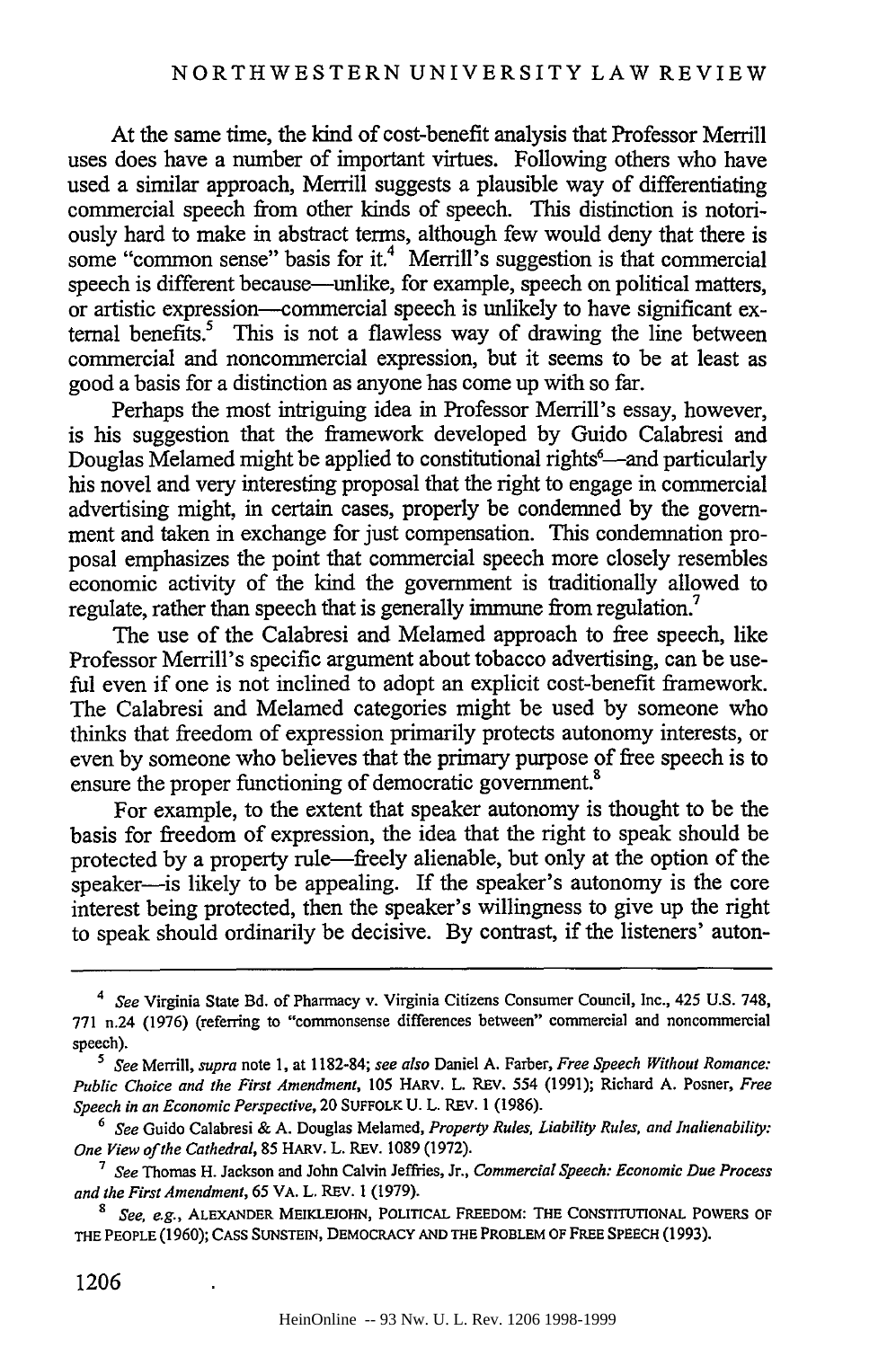omy is more important, then an inalienability rule becomes more attractive: the speaker's willingness to give up the right does not justify infringing the listeners' autonomy. If the most important purpose of free expression is to ensure that the government remains responsive to the people, then there is good reason to be suspicious of the liability approach that Professor Merrill identifies: it is risky to allow the government to silence its critics simply by paying a judicially-determined price.

Still, the Calabresi and Melamed framework was originally designed for common law entitlements, and Professor Merrill's fruitful idea of applying it to constitutional rights raises certain difficult issues. Those issues arise principally from the fact that, so far as we are concerned with them here, constitutional rights are rights against the government. As Merrill of course recognizes, the government is in many ways not like a private actor. But perhaps the government is so much unlike a private actor that the framework Merrill proposes does not, in the end, keep us from having to deal with the questions confronted in traditional First Amendment analysis, questions that Merrill's approach is intended in part to avoid-notably questions about government motivation.9

The root of the problem is that the government is not just a participant in market transactions. It is also a regulator. This means at least two things. First, the private actors to whom the Calabresi and Melamed model has traditionally been applied are assumed to have certain interests, which they pursue-and legitimately so. By contrast, when the government regulates, it has, in a sense, no legitimate self-interest. The government is supposed to act in society's interest. If it pursues the interests of particular government officials, or of interest groups whose interests deviate from society's as a whole, then it is not acting as it should.

As a result, anyone trying to determine what the government's prerogatives should be must confront the question whether, in any particular kind of case, the government is likely to be acting in society's interest. This is a traditional concern of First Amendment analysis. The Calabresi and Melamed model, when applied to private conduct, requires no comparable inquiry. Professor Merrill's effort to use that model to avoid the messy speculativeness of traditional First Amendment approaches is admirable; but it is unclear that it can succeed.

Second, because the government is a regulator, it determines the rights of others. Professor Merrill, following the Calabresi and Melamed *frame-*

*<sup>9</sup>* Although courts, in applying the First Amendment, do not always explicitly inquire into the motives of the government actor who has restricted speech, much of First Amendment doctrine seems pretty clearly to reflect a concern with the motivation of the government. This is true, for example, of the distinction between content-based and content-neutral regulation that is so prominent in First Amendment doctrine, and of the courts' general willingness to accept incidental restrictions on speech. For an extended argument to this effect---that an implicit concern with government motive is at the core of much of First Amendment doctrine-see Elena Kagan, *Private Speech, Public Purpose: The Role of Governmental Motive in First Amendment Doctrine,* 63 **U.** CHI. L. REv. 413 (1996).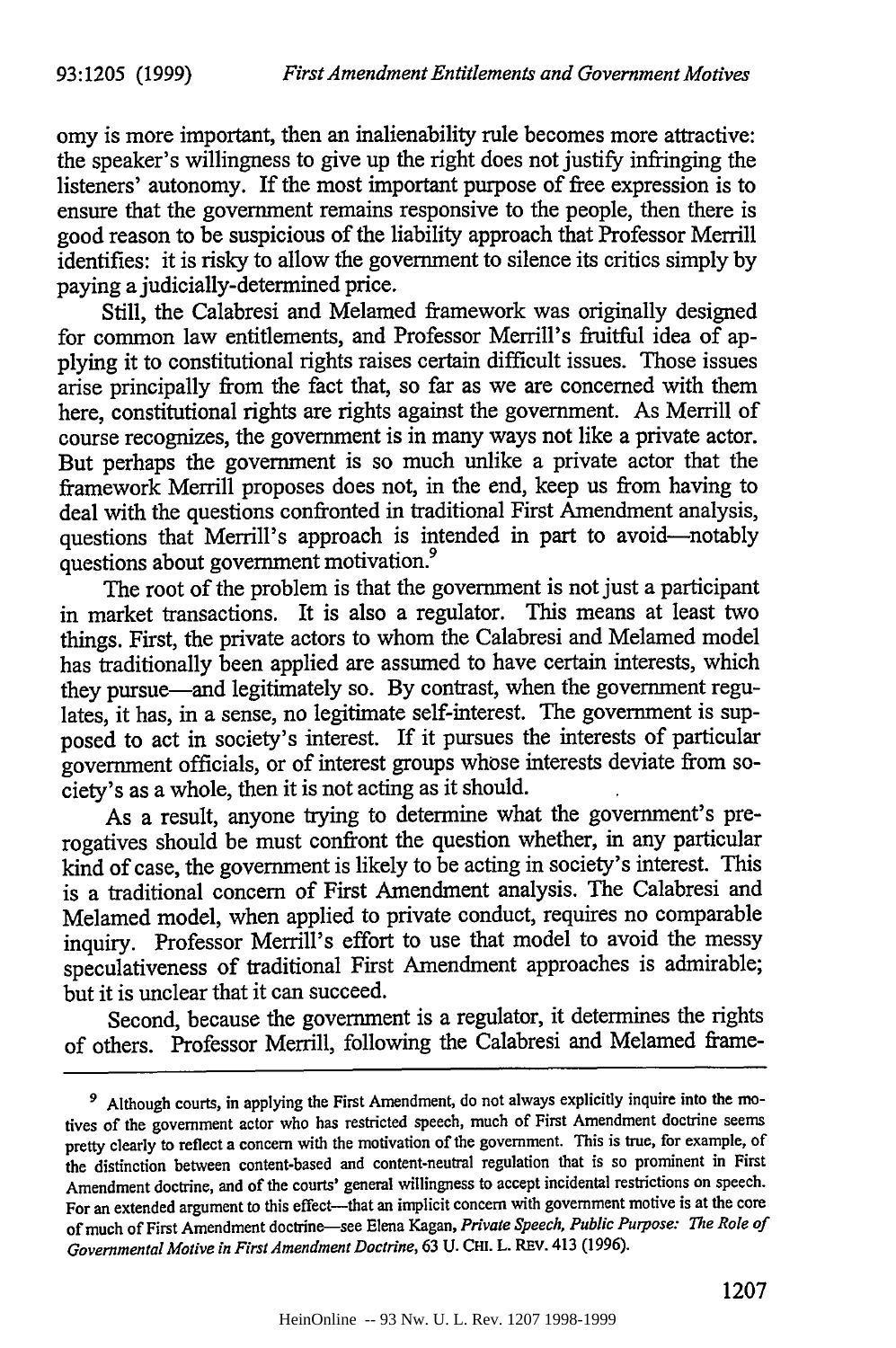work, supposes that the government is faced with essentially a binary choice: either it allows an individual to exercise a right, or it uses its own resources (if necessary) to try to prevent the exercise of the right. Again, though, in a sense the government does not have, or does not need to use, "its own" resources. As a regulator, the government is engaged in deciding who should bear the various costs of an individual's exercise of a right. A danger of Merrill's approach, therefore, is that it diverts attention from important questions about the extent to which individuals have to pay for the cost of exercising their constitutional rights. The point might be summarized by saying that "Rule Four" cases, regarded by Merrill as rare or nonexistent, are in a sense the norm. This point is also perhaps of the most direct relevance to the subject of this symposium, free speech and economic power.

#### I. THE IMPORTANCE OF MOTIVATION

Professor Merrill summarizes his theory as follows:

[T]he transactional rule applied to any particular constitutional right will depend primarily on whether the exercise of that right generates significant net external benefits or significant net external costs. Constitutional rights that generate significant net external benefits above and beyond the value of the private right will be protected with inalienability rules .... At the other extreme, constitutional rights that generate net external costs that exceed the private value of the right are subject to being trumped by the police power .... The intermediate case between these two poles is where a constitutional right has no significant net external benefits or costs, either because there are no appreciable external effects or because the external benefits and external costs more or less cancel out. In these situations, we typically allow the individual rights holder to determine whether to invoke the right, or whether to waive the right in exchange for government benefits that have a higher value.<sup>10</sup>

Professor Merrill's principal example of the kind of First Amendment right that should be protected by an inalienability rule is the right of public employees to speak on subjects of public interest. Merrill certainly seems on solid ground in suggesting that such speech can have substantial external benefits-external in the sense that the speakers themselves will not be compensated for conferring them. Therefore, a speaker might choose to remain silent in exchange for a higher effective wage from the government, even in circumstances in which society would benefit more from having the speech uttered.

Two problems immediately arise, however. First, while the Constitution limits the government's ability to require its employees to give up their First Amendment rights, it imposes no limits whatever on private employ-

**<sup>10</sup>** Merrill, *supra* note **1,** at **1154-55.**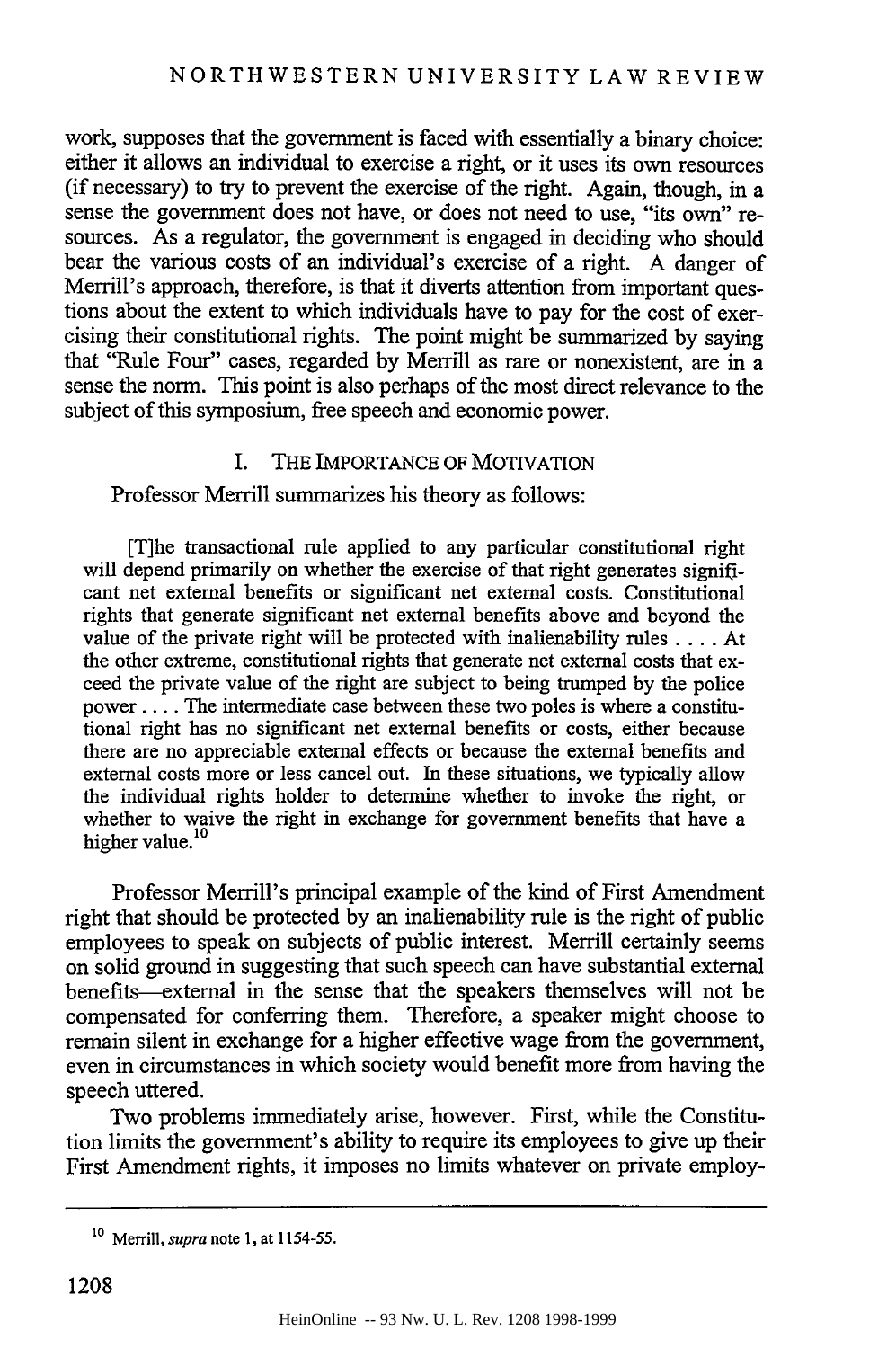ees. Perhaps the speech of government employees will, all else being equal, tend to have more beneficial externalities than the speech of private employees. But it seems doubtful that the tendency is so pronounced that it justifies such a radical difference in the treatment of the two kinds of cases. If Professor Merrill's theory were the basis for the constitutional protection of government employees' speech, one would expect to see private employees' speech protected by the Constitution as well, and it indisputably is not. This suggests that the real concern about the government limiting its employees' speech might have to do not with the net balance of external benefits but with something about the government in particular-such as suspicion about the government's motivations.

Second, and more fundamental, it is unclear whether the assumptions Professor Merrill uses about the government's behavior at this point in his paper are consistent with the rest of his analysis. In his discussion of property and (potentially) liability rules for First Amendment rights, Merrill assumes that the government will act in a way that reflects the aggregate interests of the population:

Under a liability rule, the government must compensate the rightsholder for the private value of the exercise of the constitutional right. Insofar as the govemment seeks to obtain the maximum benefit from its expenditure of public funds, the government will condemn and compensate only if the social benefits of extinguishing the right exceed the private value of the right. Thus, the government will condemn and compensate only when it is socially efficient to do so.<sup>11</sup>

The assumption here is that the government will act in a way that maximizes net social benefits. Of course, Professor Merrill is aware that this is a questionable assumption. According to well-known theories, governments respond to interest group pressure in ways that produce systematic deviations from socially efficient outcomes.<sup>12</sup> In addition, governments can be subject to agency problems; that is, government officials may act out of their own self-interest rather than the government's (or society's) interest.

The Calabresi and Melamed framework, however, does not address complexities like these when it discusses the motivations of the actors involved in exchanges of entitlements; it simply assumes that they will act in a fashion that rationally promotes their self-interest (or, if they do not, that paternalistic action by the government is appropriate). Professor Merrill has to make some assumption about government behavior, and there is no good comprehensive account of government behavior that he can draw on. In these circumstances, it is certainly reasonable for Merrill to adopt the assumption that underlies much of constitutional law, and indeed much of

*n Id.* at 1201.

<sup>12</sup>**The** *locus classicus* **of** this theory is **MANCUR OLSEN, THE** LOGIC **OF COLLECTIVE** ACTION **(1965).**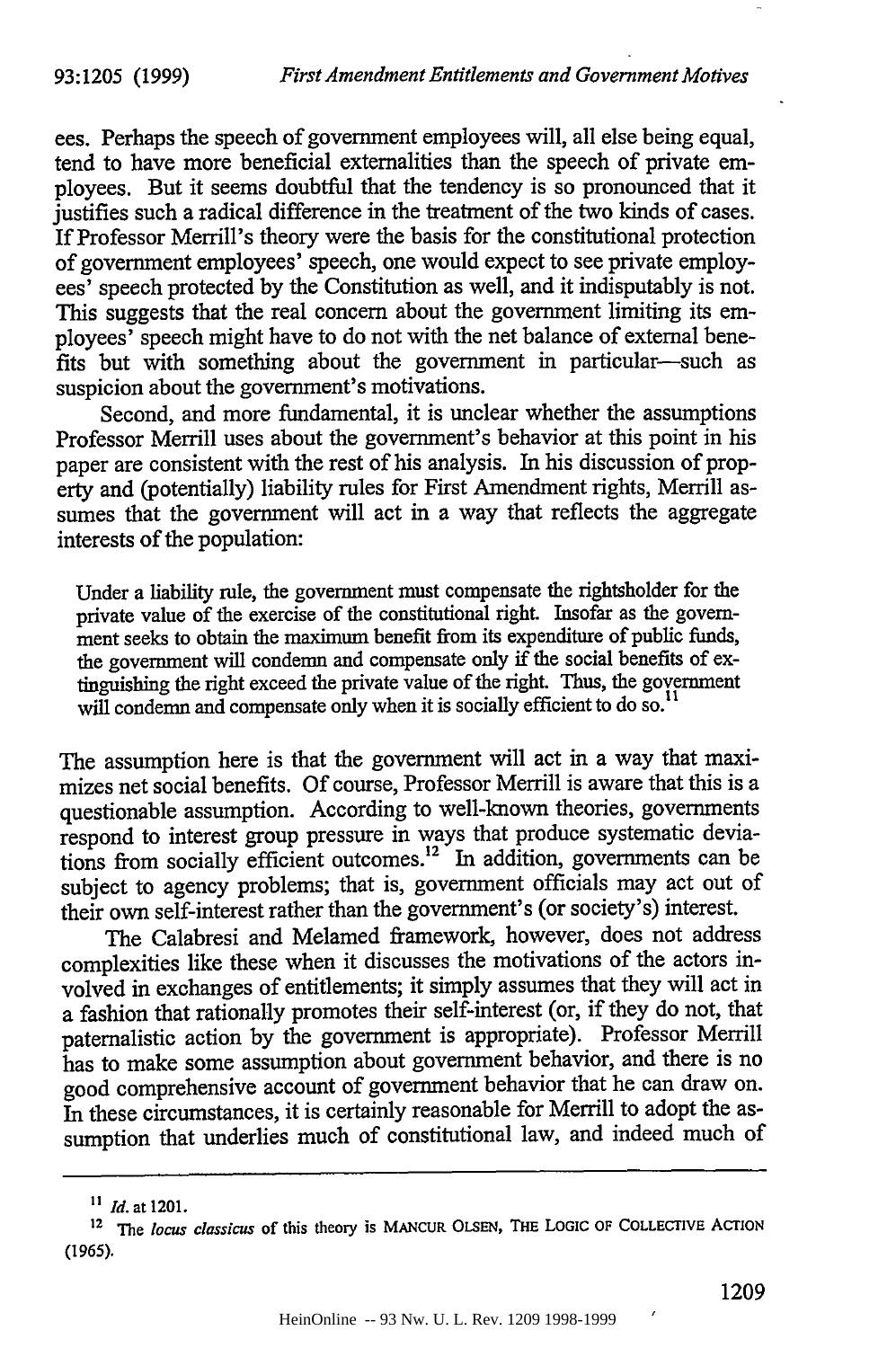democratic theory: that the decisions governments make reflect the overall interests of society.

The problem is that if we accept this assumption, then it is not clear how to support the conclusion Professor Merrill reached earlier, that constitutional rights should sometimes be inalienable. If the government's decisions reflect the overall good of society, the government will, by hypothesis, not ask an employee, or anyone else, to alienate a constitutional right unless it is socially beneficial for the employee to do so. Or, to put the point the other way, if (as Merrill realistically assumes) it is possible for the government to act in a way that is contrary to society's interests when it asks an employee to alienate the right to speak, then it is similarly possible for the government to act contrary to society's interests when it purchases (or condemns) tobacco companies' right to speak.

I share Professor Merrill's views both about government employees' speech—that in general the Constitution should fairly strictly limit the government's power over its employees' speech—and about potential restrictions on tobacco advertising, which I think generally do not violate the Constitution. But I share those views because I think the government is more likely to be acting for bad motives in the first case than in the second. The Calabresi and Melamed framework, which assumes rational, selfinterested action by private actors, cannot straightforwardly accommodate such an assessment of government motives. By contrast, traditional First Amendment analysis is deeply concerned with assessing the circumstances in which government officials are likely to act for good or bad reasons. Differentiating among property rights, liability rules, and inalienability restraints can be a very helpful way to analyze First Amendment rights. But it will not avoid engaging the traditional First Amendment concern with government motivation.

## II. THE UBIQUITY OF RULE FOUR CASES

"Rule Four cases" in the Calabresi and Melamed framework, as Professor Merrill calls them, are, roughly speaking, those in which a party has a right to engage in certain conduct but must pay the cost of doing so. Merrill deliberately omits Rule Four cases from his account on the ground that such cases--"situation[s] in which an individual can acquire a constitutional right against the government, but only by paying the government for the costs associated with its exercise"—are "rare" or perhaps nonexistent.<sup>13</sup>

Professor Merrill seems right in saying that it is rare for courts explicitly to describe constitutional rights in this way. But in fact the question whether a constitutional right should be a Rule Four right or some other kind of entitlement is often present-perhaps, at a deep level, always present—and omitting it from the picture obscures important issues. The fault,

**<sup>13</sup>**Merrill, *supra* note **1,** at **1153.**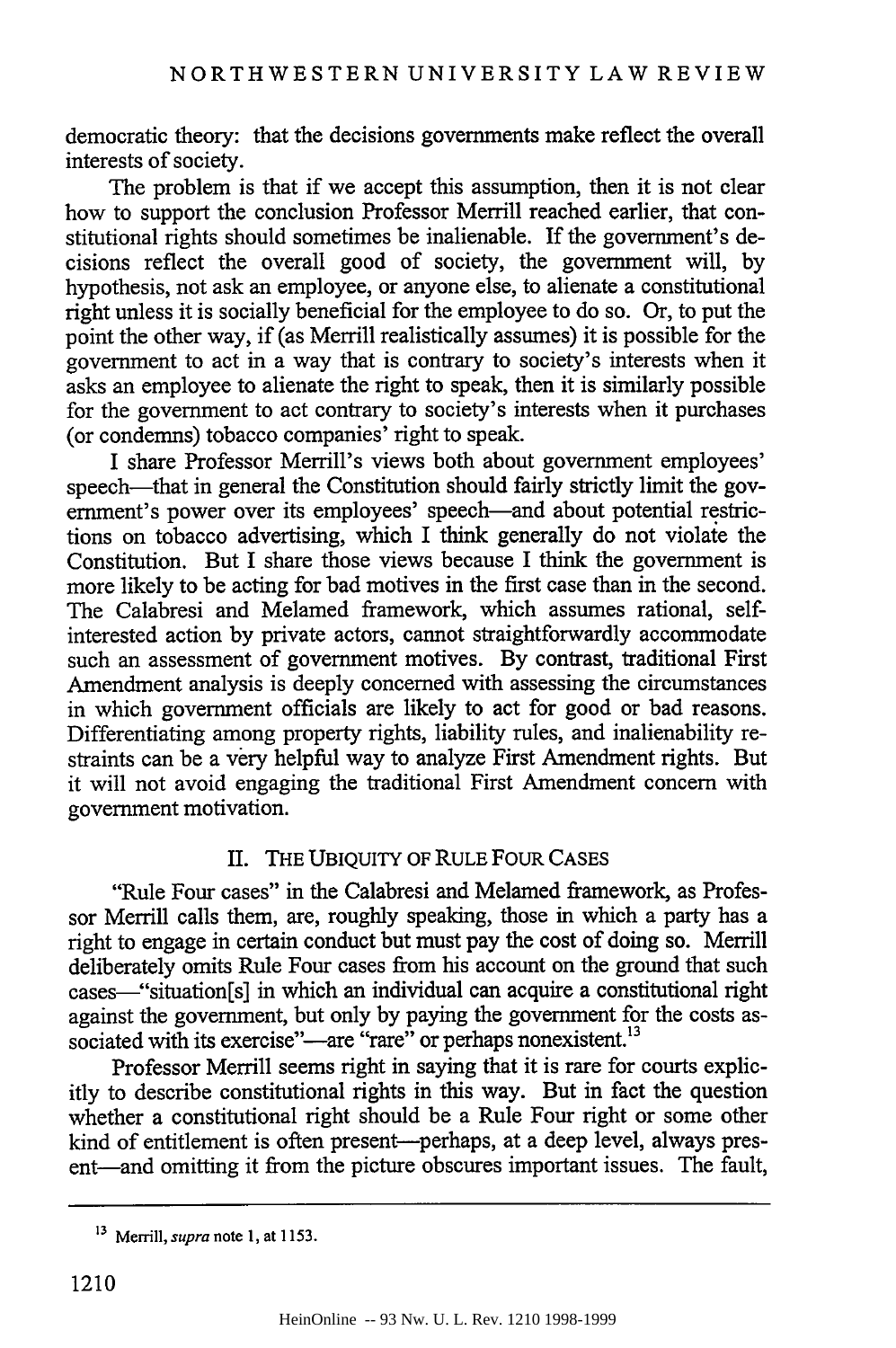however, does not lie with Merrill's particular, and understandable, lack of interest in Rule Four. Rather, it stems again from the fact that constitutional rights-rights against the government-are different from the kinds of rights to which the Calabresi and Melamed framework has usually been applied, and those differences greatly complicate the task of applying that framework in the constitutional context.

The celebrated case of *Gideon v. Wainwright14* illustrates this point. Gideon held that a defendant in a felony prosecution has the right to appointed counsel. Even before *Gideon,* there was no question that a criminal defendant had the right to the assistance of counsel that the defendant himself paid for. What *Gideon* held was that the defendant had a right to insist that the state pay for the lawyer. How would one describe the holding of *Gideon* in Calabresi and Melamed terms? One might say that, after *Gideon,* the right to counsel is a property right. (It is not inalienable, because a defendant can give it up by a knowing and voluntary waiver.) But then, what kind of entitlement was the right to counsel before *Gideon?* In the Calabresi and Melamed framework, the best way to describe it seems to be as a Rule Four entitlement. The defendant was allowed to have a lawyer, but he had to pay for it. *Gideon* turned that Rule Four entitlement into a property right.

Of course the *pre-Gideon* defendant did not have to pay the government; he paid the private lawyer. But why does it matter whether the holder of the entitlement has to pay the government or a private party? That did not make any difference to *pre-Gideon* criminal defendants. They still had to pay if they wanted to exercise the right. More to the point, if one does not describe *Gideon* as changing the entitlement from Rule Four entitlement to a property right, how does one describe what *Gideon* did, within the Calabresi and Melamed framework? Surely *Gideon* did something.

Once one goes this far, however, Rule Four entitlements are everywhere in constitutional law. If you want to exercise your First Amendment right to run a TV advertisement critical of the President, you have to pay for the broadcast air time. The government does not have to furnish you free air time, even if you can't afford it, in the way it has to furnish you a free criminal lawyer. There is a constitutional right to freedom of religion, to political association, to petition the government, and to have an abortion. But the government does not have to pay for the upkeep on your house of worship (in fact, it may be prohibited from doing so) or your political party clubhouse; it does not have to pay for solicitors to seek signatures on the petitions that the First Amendment gives you a right to present; it does not have to pay for an abortion. (This is a noncontroversial point; the controversy is whether the government must pay for an abortion if it is funding other, comparable medical procedures.)<sup>15</sup> All of these constitutional rights are in a sense Rule Four entitlements.

<sup>14</sup> **372 U.S. 335** (1963).

*<sup>15</sup>*See, *eg.,* Harris v. McRae, 448 **U.S.** 297 (1980); Maher v. Roe, 432 U.S. 464 (1977).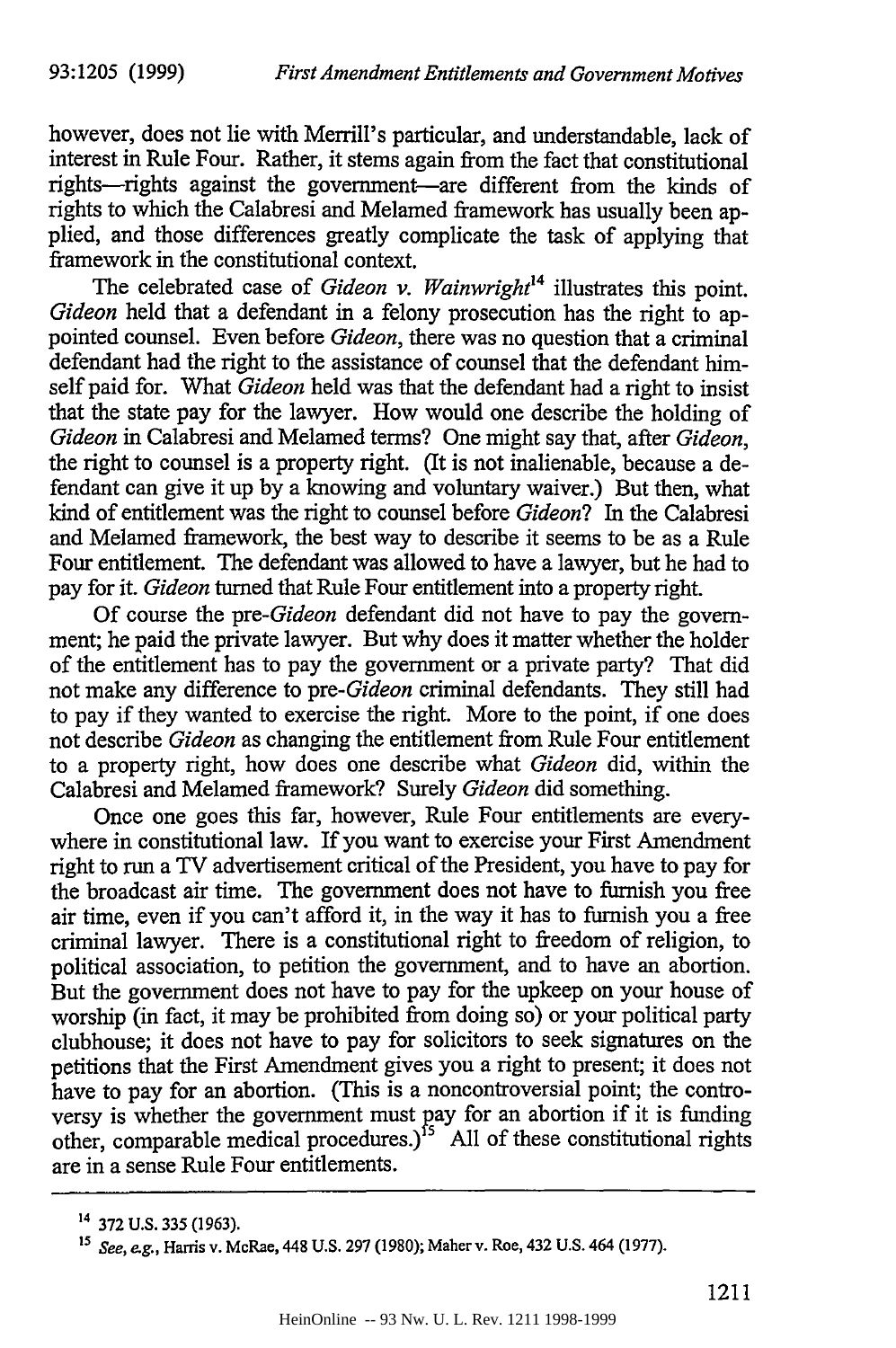The taxonomic question whether these are "Rule Four" cases hardly matters in itself. What matters is the possibility that the Calabresi and Melamed framework is simply not refined enough to be helpful in the analysis of these issues. The exercise of First Amendment rights (and many other constitutional rights) is costly. But there are many different kinds of costs. The constitutional rule is that the government is allowed to insist that the speaker bear certain kinds of costs, but the government must allocate some of the costs to someone other than the speaker. The definition of constitutional rights is often a matter of defining and limiting the power of the government to impose certain costs that are associated with the exercise of the right on the individual who holds the right.

The government may, for example, require that a speaker pay for her own air time and direct mail operation. But if the speech imposes psychic costs on listeners whom it offends-as constitutionally protected speech sometimes will—the government may not require the speaker to bear those costs. Those costs will fall on the victims, unless the government compensates the victims from tax revenues. Similarly, if criticism of a government policy makes the policy less effective (by prolonging an unpopular war, for example), the government ordinarily may not make the speaker bear those costs. The landmark First Amendment decision in *New York Times v. Sullivan16* amounted to a holding that a speaker may not be required to bear the costs that a false and damaging utterance imposes on the reputation of a public official, so long as the falsehood was negligent or innocent.

One upshot is that Professor Merrill's analysis of tobacco advertising could be expanded to include the Rule Four category. Even if the government may not forbid, buy out, or condemn tobacco advertising, perhaps it should be allowed to require tobacco advertisers to pay for the harm that their advertising inflicts. This would be a parallel to the highly publicized measures enacted by some jurisdictions (but subsequently declared unconstitutional) that made purveyors of pornography liable to alleged victims in a civil damages action.<sup>17</sup>

The deeper question, however, is whether the Calabresi and Melamed framework must be supplemented by some account of governmental motivation if it is to be an adequate approach to First Amendment rights. Why is the government allowed to impose some costs on speakers but not others? The net external costs or benefits of the speech cannot be the explanation. The fact that speech has certain external benefits may explain why it is subsidized, and may justify a subsidy of a certain amount; but it cannot explain why certain *kinds* of costs are systematically imposed on the speaker, while certain other kinds may not be. The explanation for that has to lie, again, with some assessment of the government's motives.

**<sup>16</sup> 376** U.S. 254 (1964).

**<sup>17</sup>** *See, e.g.,* Amercian Booksellers Ass'n v. Hudnut, **771 F.2d 323** (7th Cir. **1985),** *aff'd,* 475 U.S. **1001 (1986).**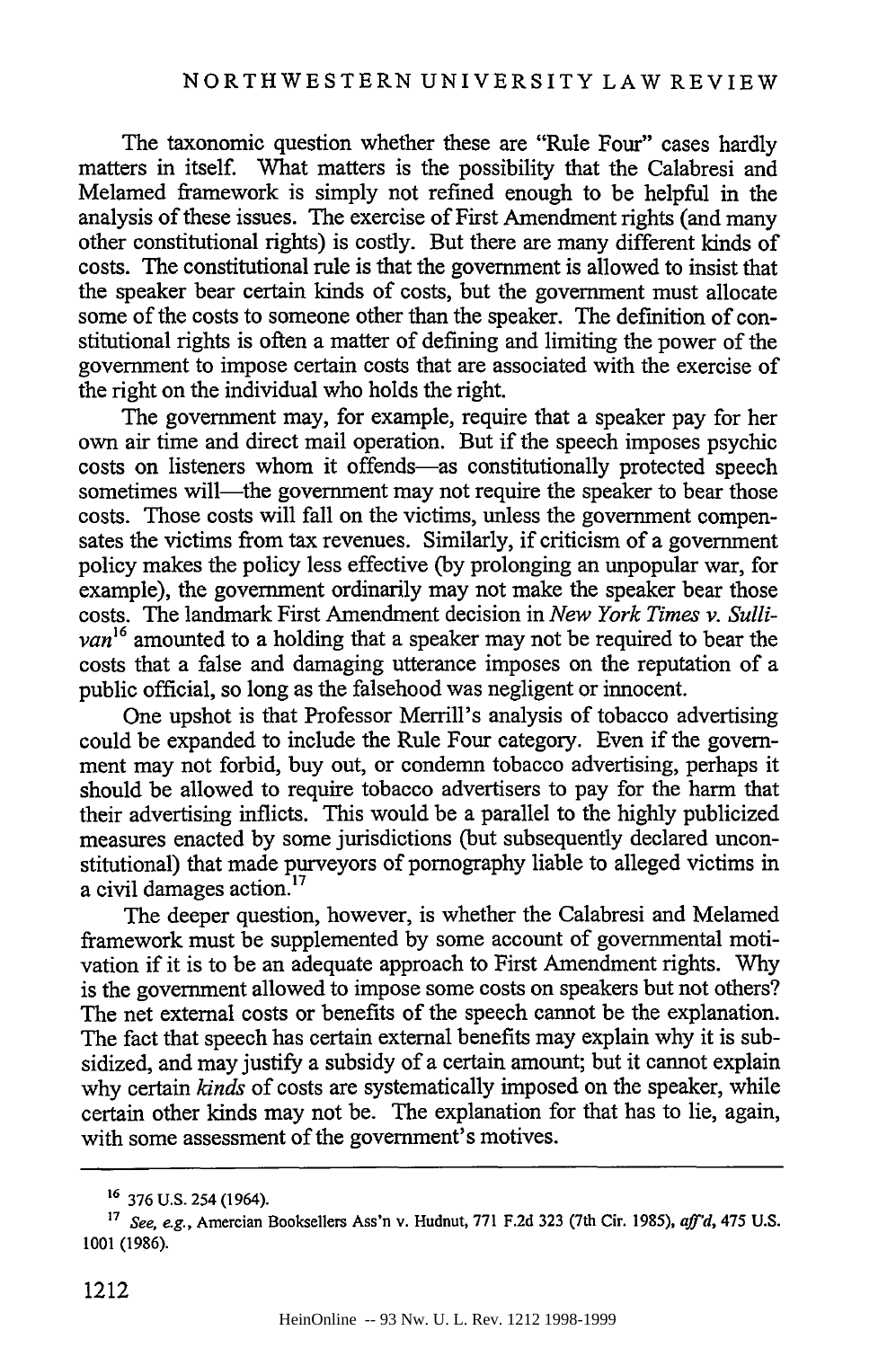The point may be put concretely. Why can the government insist that speakers bear the costs of broadcast air time, but not the cost of the psychic injury they inflict or the harm they cause to the government's efforts to implement its policies? The answer must be that an across-the-board rule that everyone pay for broadcast air time does not give rise to a substantial concern about the government's regulatory motives. But a regime in which the government assessed costs for psychic injury or injury to the government's policy implementation would invite abuse. Here again, the underlying problem is that the government is acting as a regulator, and its regulatory actions must be evaluated. The fact that the government has taken a certain action cannot immediately be viewed as proof that the action is socially beneficial.

The Calabresi and Melamed framework that Professor Merrill skillfully develops in his article can indeed shed valuable light on First Amendment issues. But there are many differences between the allocation of entitlements among private entities and the definition of rights against the government-too many to allow that framework to supersede the traditional central concerns of First Amendment analysis. Those concerns are analytically unsatisfactory in many ways. Often they amount to relatively crude generalizations about government behavior supported by, at most, only the most rough and ready kind of empirical evidence, if that. But that kind of analysis, as unsatisfactory as it is, may be unavoidable for now.